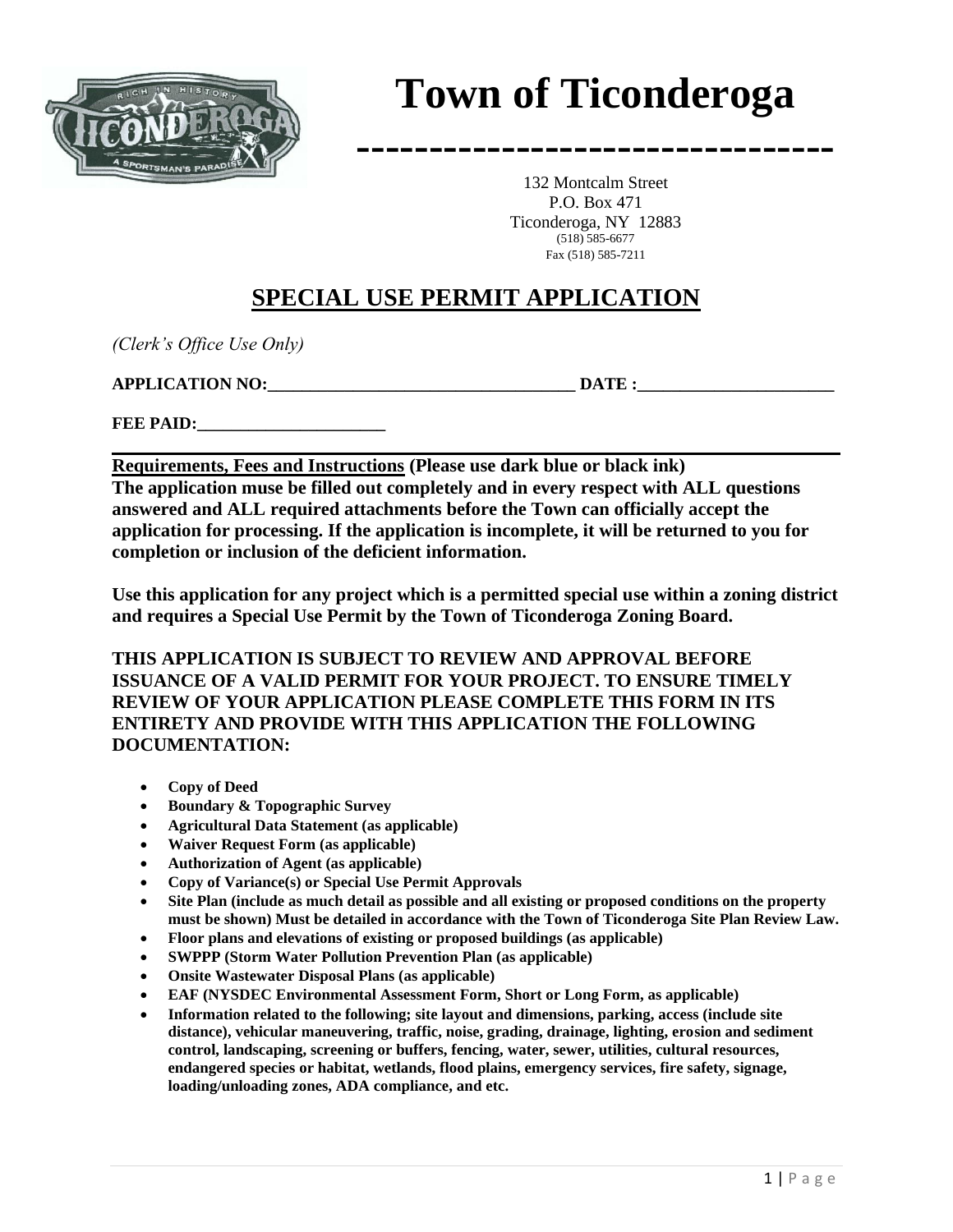**THE FOLLOWING SUBMISSIONS ARE REQUIRED:**

**ONE (1) ORIGINAL SIGNED SET OF APPLICATION MATERIALS AND SUPPORTING DOCUMENTATION.**

**SEVEN (7) COPIES OF THE APPLICATION MATERIALS AND ALL SUPPORTING DOCUMENTATION.**

**NOTE THAT ALL MAPS AND DRAWINGS MAY BE SUBMITTED ON 11X17 PAPER PROVIDED THAT ONE FULL SIZE SET OF PLANS IS SUBMITTED WITH THE ORIGINAL SET.**

**ONE (1) ELECTRONIC COPY VIA PDF EITHER ON A FLASH DRIVE OR EMAILED TO [buildinginspector@townofticonderoga.org](mailto:buildinginspector@townofticonderoga.org) IF YOU CANNOT SUBMIT ELECTRONICALLY CONTACT THE CODE ENFORCEMENT OFFICE BEFORE SUBMITTING YOUR APPLICATION.**

**ALL APPLICATION MATERIALS ARE DUE NO LATER THAN TWELVE NOON ON THE FIRST BUSINESS DAY OF THE MONTH PRIOR TO THE MEETING, I.E., APPLICATION MATERIALS FOR A DECEMBER MEETING ARE DUE NO LATER THAN THE FIRST BUSINESS DAY OF NOVEMBER, ETC.** 

**IF YOUR APPLICATION IS TABLED FOR ANY REASON, PLEASE NOTE THAT ALL MATERIALS REQUESTED MUST BE SUBMITTED BY THE 15TH OF THE MONTH AT TWELVE NOON. IF THE 15TH FALLS ON A SATURDAY OR SUNDAY, THE DEADLINE IS THE NEXT FOLLOWING BUSINESS DAY AT TWELVE NOON.**

**THERE ARE NO EXCEPTIONS TO THE FILING DEADLINES.**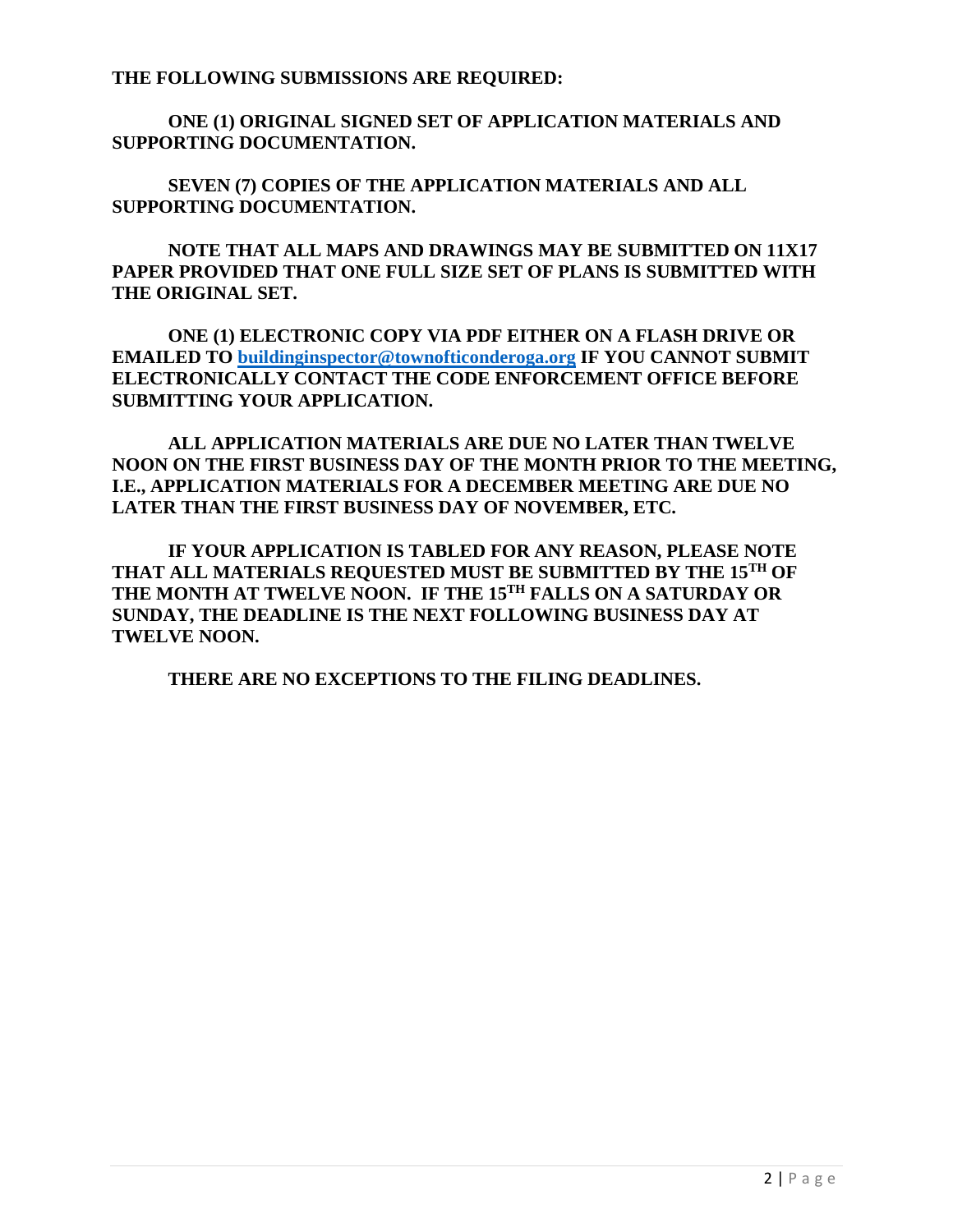## **GENERAL INFORMATION**

| <b>Project Location and Information</b>                                                |
|----------------------------------------------------------------------------------------|
|                                                                                        |
|                                                                                        |
|                                                                                        |
|                                                                                        |
| <b>Property Owner Identification</b> $\Box$ Owner is Applicant                         |
|                                                                                        |
|                                                                                        |
| City, State, Zip:                                                                      |
|                                                                                        |
| Contractor/Builder Identification $\Box$ Contractor is Applicant $\Box$ TBD            |
|                                                                                        |
|                                                                                        |
|                                                                                        |
| <b>Agent Identification</b><br>$\Box$ Agent is Applicant                               |
| Name:                                                                                  |
|                                                                                        |
|                                                                                        |
|                                                                                        |
| Description of proposed project:                                                       |
|                                                                                        |
| What is the specific planned permitted special use for the parcel?                     |
| Total Parcel Area: _____________ ac or sf                                              |
| Are there any zoning violations or existing non-conforming conditions on the property? |
| $\Box$ Yes $\Box$ No                                                                   |
| If yes, please explain:                                                                |
|                                                                                        |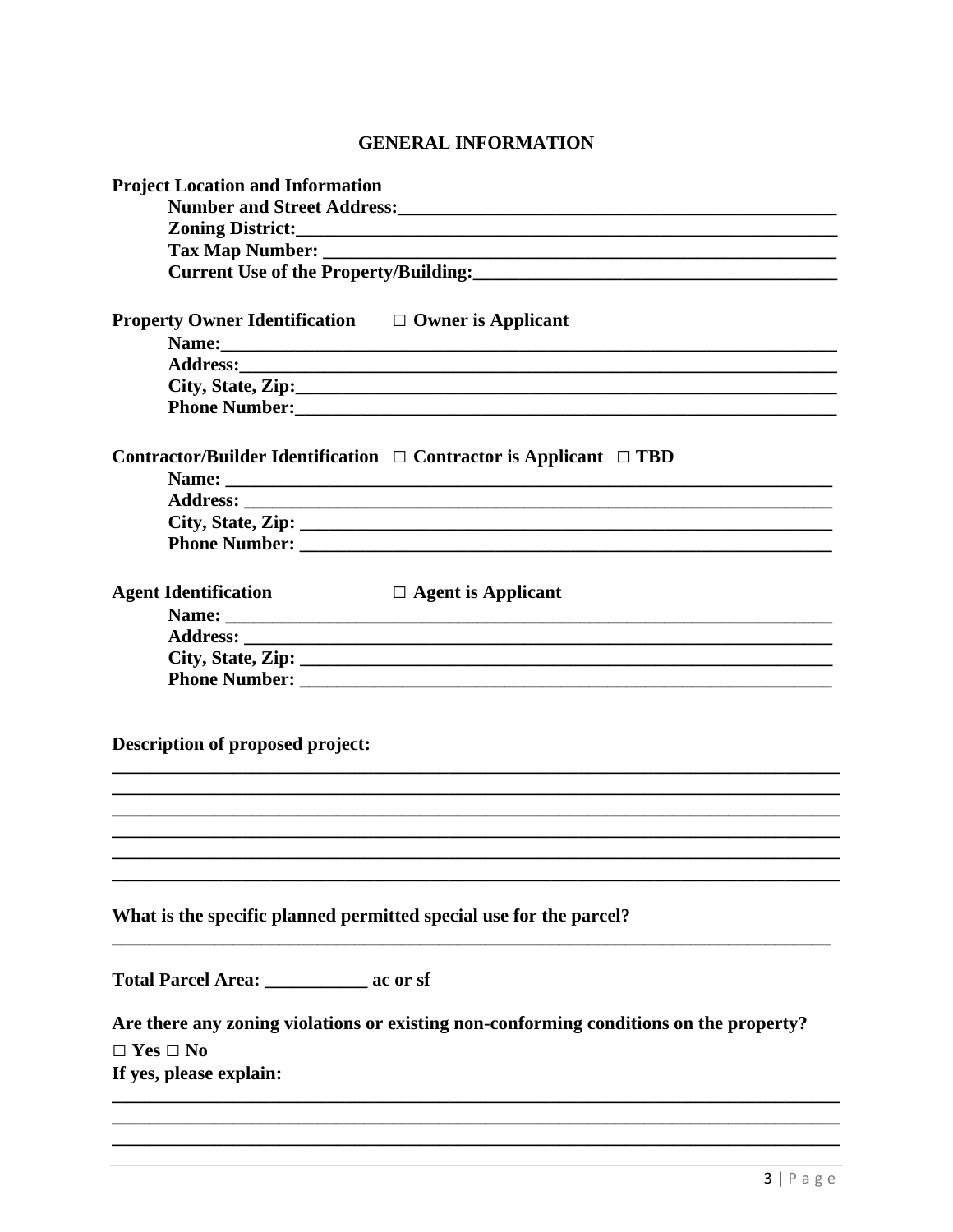**Is the lot or parcel for the project within 500 feet of a County or State Highway, Right-of-Way or Park, or Municipal Boundary?**

**\_\_\_\_\_\_\_\_\_\_\_\_\_\_\_\_\_\_\_\_\_\_\_\_\_\_\_\_\_\_\_\_\_\_\_\_\_\_\_\_\_\_\_\_\_\_\_\_\_\_\_\_\_\_\_\_\_\_\_\_\_\_\_\_\_\_\_\_\_\_\_\_\_\_\_\_\_\_ \_\_\_\_\_\_\_\_\_\_\_\_\_\_\_\_\_\_\_\_\_\_\_\_\_\_\_\_\_\_\_\_\_\_\_\_\_\_\_\_\_\_\_\_\_\_\_\_\_\_\_\_\_\_\_\_\_\_\_\_\_\_\_\_\_\_\_\_\_\_\_\_\_\_\_\_\_\_**

**\_\_\_\_\_\_\_\_\_\_\_\_\_\_\_\_\_\_\_\_\_\_\_\_\_\_\_\_\_\_\_\_\_\_\_\_\_\_\_\_\_\_\_\_\_\_\_\_\_\_\_\_\_\_\_\_\_\_\_\_\_\_\_\_\_\_\_\_\_\_\_\_\_\_\_\_\_\_**

**□ Yes □ No If yes, please explain:**

**Is the lot or parcel for the project within a designated flood plain? □ Yes □ No**

**Is the lot or parcel for the project within the TOT Grassland Boundary?**

**□ Yes □ No**

**Is the lot or parcel for the project within an area known to contain threatened and/or endangered species to include plants or animals?**

**□ Yes □ No**

**Does the lot or parcel for the project consist of or contain designated wetlands?**

**□ Yes □ No**

**Is the lot or parcel for the project within close proximity to any designated or important historic properties or cultural resources?**

**\_\_\_\_\_\_\_\_\_\_\_\_\_\_\_\_\_\_\_\_\_\_\_\_\_\_\_\_\_\_\_\_\_\_\_\_\_\_\_\_\_\_\_\_\_\_\_\_\_\_\_\_\_\_\_\_\_\_\_\_\_\_\_\_\_\_\_\_\_\_\_\_\_\_\_\_\_\_ \_\_\_\_\_\_\_\_\_\_\_\_\_\_\_\_\_\_\_\_\_\_\_\_\_\_\_\_\_\_\_\_\_\_\_\_\_\_\_\_\_\_\_\_\_\_\_\_\_\_\_\_\_\_\_\_\_\_\_\_\_\_\_\_\_\_\_\_\_\_\_\_\_\_\_\_\_\_ \_\_\_\_\_\_\_\_\_\_\_\_\_\_\_\_\_\_\_\_\_\_\_\_\_\_\_\_\_\_\_\_\_\_\_\_\_\_\_\_\_\_\_\_\_\_\_\_\_\_\_\_\_\_\_\_\_\_\_\_\_\_\_\_\_\_\_\_\_\_\_\_\_\_\_\_\_\_ \_\_\_\_\_\_\_\_\_\_\_\_\_\_\_\_\_\_\_\_\_\_\_\_\_\_\_\_\_\_\_\_\_\_\_\_\_\_\_\_\_\_\_\_\_\_\_\_\_\_\_\_\_\_\_\_\_\_\_\_\_\_\_\_\_\_\_\_\_\_\_\_\_\_\_\_\_\_ \_\_\_\_\_\_\_\_\_\_\_\_\_\_\_\_\_\_\_\_\_\_\_\_\_\_\_\_\_\_\_\_\_\_\_\_\_\_\_\_\_\_\_\_\_\_\_\_\_\_\_\_\_\_\_\_\_\_\_\_\_\_\_\_\_\_\_\_\_\_\_\_\_\_\_\_\_\_ \_\_\_\_\_\_\_\_\_\_\_\_\_\_\_\_\_\_\_\_\_\_\_\_\_\_\_\_\_\_\_\_\_\_\_\_\_\_\_\_\_\_\_\_\_\_\_\_\_\_\_\_\_\_\_\_\_\_\_\_\_\_\_\_\_\_\_\_\_\_\_\_\_\_\_\_\_\_ \_\_\_\_\_\_\_\_\_\_\_\_\_\_\_\_\_\_\_\_\_\_\_\_\_\_\_\_\_\_\_\_\_\_\_\_\_\_\_\_\_\_\_\_\_\_\_\_\_\_\_\_\_\_\_\_\_\_\_\_\_\_\_\_\_\_\_\_\_\_\_\_\_\_\_\_\_\_ \_\_\_\_\_\_\_\_\_\_\_\_\_\_\_\_\_\_\_\_\_\_\_\_\_\_\_\_\_\_\_\_\_\_\_\_\_\_\_\_\_\_\_\_\_\_\_\_\_\_\_\_\_\_\_\_\_\_\_\_\_\_\_\_\_\_\_\_\_\_\_\_\_\_\_\_\_\_ \_\_\_\_\_\_\_\_\_\_\_\_\_\_\_\_\_\_\_\_\_\_\_\_\_\_\_\_\_\_\_\_\_\_\_\_\_\_\_\_\_\_\_\_\_\_\_\_\_\_\_\_\_\_\_\_\_\_\_\_\_\_\_\_\_\_\_\_\_\_\_\_\_\_\_\_\_\_**

**□ Yes □ No**

**Describe the current condition of the site [buildings, brush, woods, vacant, etc.]:**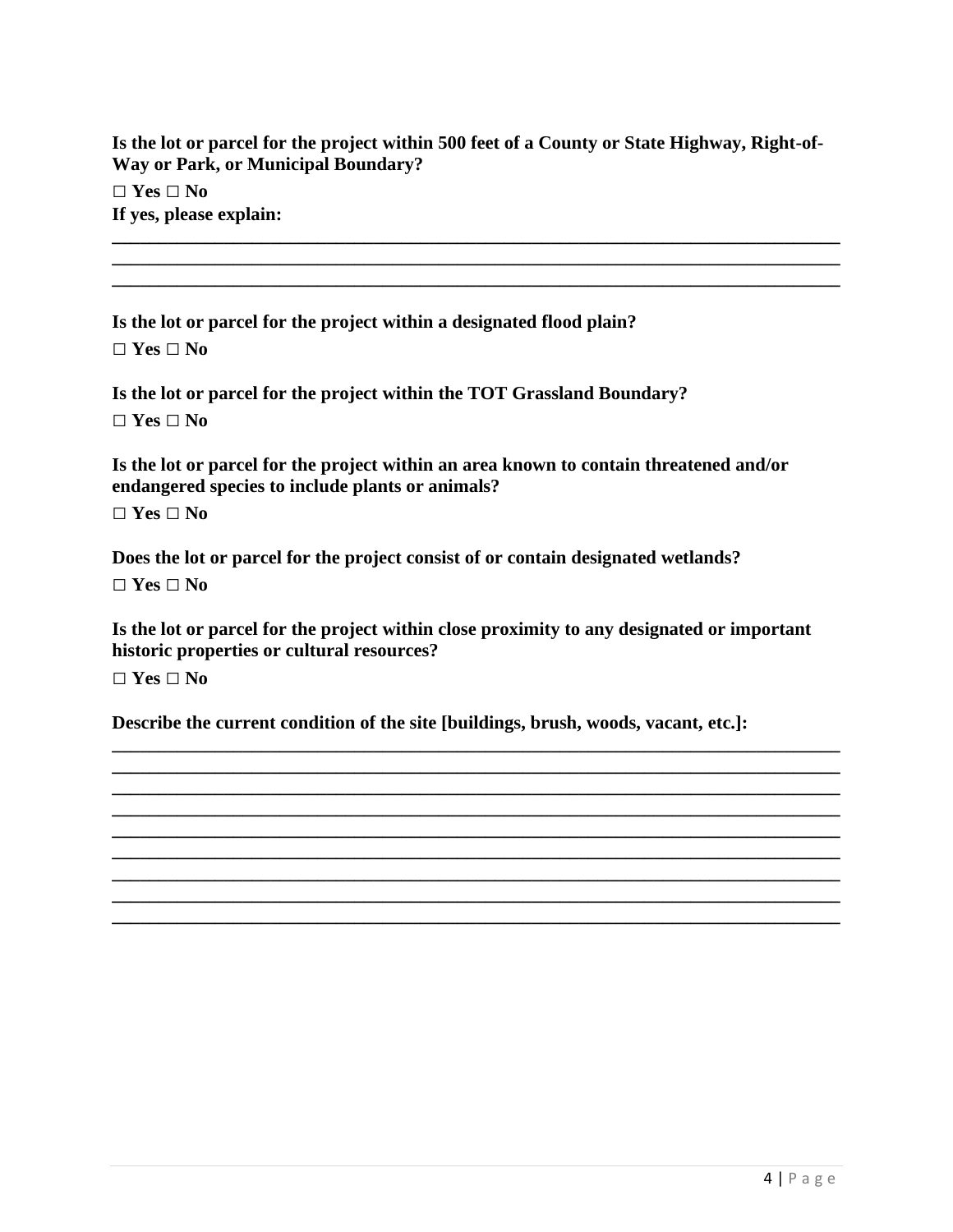#### **ZONING INFORMATION**

| <b>Site Development Data</b> |  |  |
|------------------------------|--|--|
|                              |  |  |

**Site Development Data □ Acres □ Sq. Ft.**

|                | <b>Area/Type</b>                           | <b>Existing</b> | <b>Proposed</b> | <b>Total</b> |
|----------------|--------------------------------------------|-----------------|-----------------|--------------|
|                |                                            |                 |                 |              |
| A.             | <b>Building Footprint</b>                  |                 |                 |              |
| <b>B.</b>      | <b>Detached Garage</b>                     |                 |                 |              |
| $\mathbf{C}$ . | Accessory Structure(s)                     |                 |                 |              |
| D.             | Paved, gravel or other hard surfaced areas |                 |                 |              |
| Е.             | Porches/Decks/Patios                       |                 |                 |              |
| F.             | Lawn or Landscape Areas                    |                 |                 |              |
| G.             | Forested/Woods/Brush/Vegetated             |                 |                 |              |
| H.             |                                            |                 |                 |              |
| I.             | Other:                                     |                 |                 |              |
|                |                                            |                 | <b>TOTAL</b>    |              |

# **Lot, Yard and Height Regulations (Bulk Requirements)**

| <b>Item</b>            | <b>Required</b> | <b>Existing</b> | <b>Proposed</b> |
|------------------------|-----------------|-----------------|-----------------|
| Lot Size (acres)       |                 |                 |                 |
| Lot Width (ft)         |                 |                 |                 |
| Lot Depth (ft)         |                 |                 |                 |
| Front Yard (ft)        |                 |                 |                 |
| Side Yard - One (ft)   |                 |                 |                 |
| Side Yard - Both (ft)  |                 |                 |                 |
| Rear Yard (ft)         |                 |                 |                 |
| Max. Building Coverage |                 |                 |                 |
| Max. Building Height   |                 |                 |                 |
| No. of Parking Spaces  |                 |                 |                 |
| No. Loading Berths     |                 |                 |                 |

#### **PROJECT DETAILS**

**□ Commercial Project □ Residential Project**

**Type of Project: □ New Construction**

- **□ Building Addition**
- **□ Attached Garage**
- **□ Conversion/Change of Use**
- **□ Alteration/Modifications**
- **□ Repairs/Maintenance**
- **□ Misc./Equipment/Other: \_\_\_\_\_\_\_\_\_\_\_\_\_\_\_\_\_\_\_\_\_\_\_\_\_\_\_\_**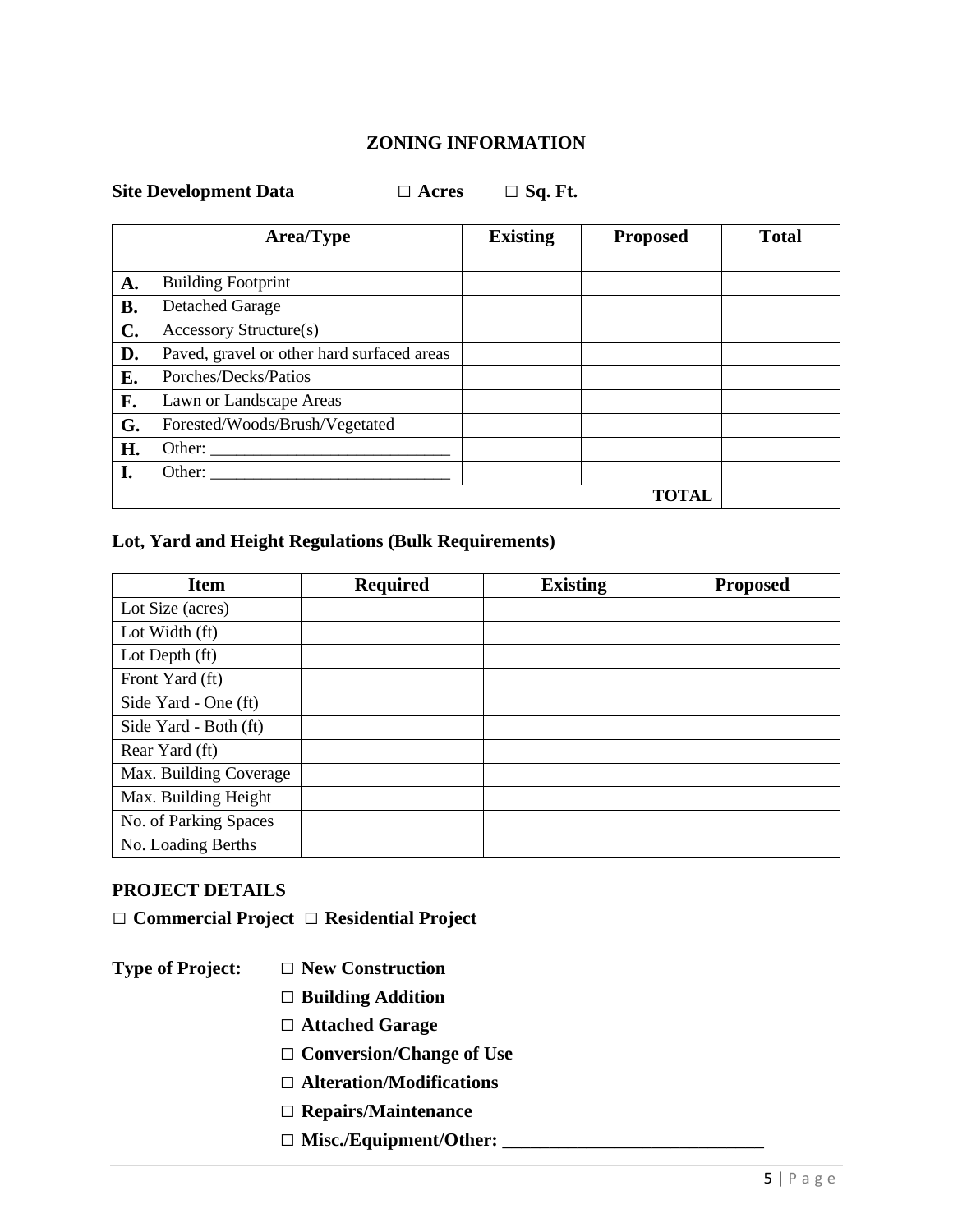| What is/are the existing or proposed use(s) for the site? |                                                                  |                                                                                           |  |  |
|-----------------------------------------------------------|------------------------------------------------------------------|-------------------------------------------------------------------------------------------|--|--|
| $\Box$ Group A – Assembly                                 | $\Box$ Group B - Business                                        |                                                                                           |  |  |
|                                                           | $\Box$ Group E – Educational $\Box$ Group F – Factory/Industrial |                                                                                           |  |  |
|                                                           |                                                                  | $\Box$ Group H – High Hazard $\Box$ Group I – Institutional                               |  |  |
| $\Box$ Group M – Mercantile $\Box$ R – Residential        |                                                                  |                                                                                           |  |  |
| $\Box$ Group S – Storage                                  |                                                                  | $\Box$ U – Utility and Miscellaneous                                                      |  |  |
| <b>Estimated Project</b>                                  |                                                                  |                                                                                           |  |  |
|                                                           |                                                                  |                                                                                           |  |  |
|                                                           |                                                                  |                                                                                           |  |  |
|                                                           |                                                                  |                                                                                           |  |  |
| <b>UTILITIES</b>                                          |                                                                  |                                                                                           |  |  |
| <b>Electrical:</b>                                        |                                                                  | □ Underground □ Overhead _____________ amp service                                        |  |  |
| <b>Sewage Disposal:</b>                                   |                                                                  | $\Box$ Onsite Septic $\Box$ Municipal Sewer (provide approval)                            |  |  |
| <b>Potable Water:</b>                                     | $\Box$ Private Well                                              | $\Box$ Municipal Water (provide approval)                                                 |  |  |
| <b>Combustion Fuel:</b>                                   | $\Box$ Fuel Oil $\Box$ Propane $\Box$ Natural Gas $\Box$ Other:  |                                                                                           |  |  |
| PERMITS/APPROVALS                                         |                                                                  |                                                                                           |  |  |
|                                                           |                                                                  | Please specify what other permits are being applied for as a result of the proposed work: |  |  |
| $\Box$ Accessory Structure                                | $\Box$ Swimming Pool                                             |                                                                                           |  |  |
| $\Box$ Onsite Wastewater Disposal $\Box$ Sign Permit      |                                                                  |                                                                                           |  |  |
| $\Box$ Demolition                                         | $\Box$ Building Permit                                           |                                                                                           |  |  |

**Please specify what approvals or permits have been/will be obtained as a result of the project:** 

| $\Box$ TOT Special Use Permit | $\Box$ NYSDEC SPDES Permit-Stormwater |
|-------------------------------|---------------------------------------|
| $\Box$ TOT Subdivision        | $\Box$ NYSDEC SPDES Permit-Wastewater |
| $\Box$ TOT Area Variance      | $\Box$ NYSDOH Potable Water Well      |
| □ TOT Use Variance            | $\Box$ NYSDOH Wastewater System       |
| $\Box$ TOT Water Permit       | □ TOT Sewer Permit                    |
| $\Box$ Other:                 | $\Box$ NYSDOH Realty Subdivision      |

**□ Driveway □ Other: \_\_\_\_\_\_\_\_\_\_\_\_\_\_\_\_\_\_\_\_\_\_\_\_**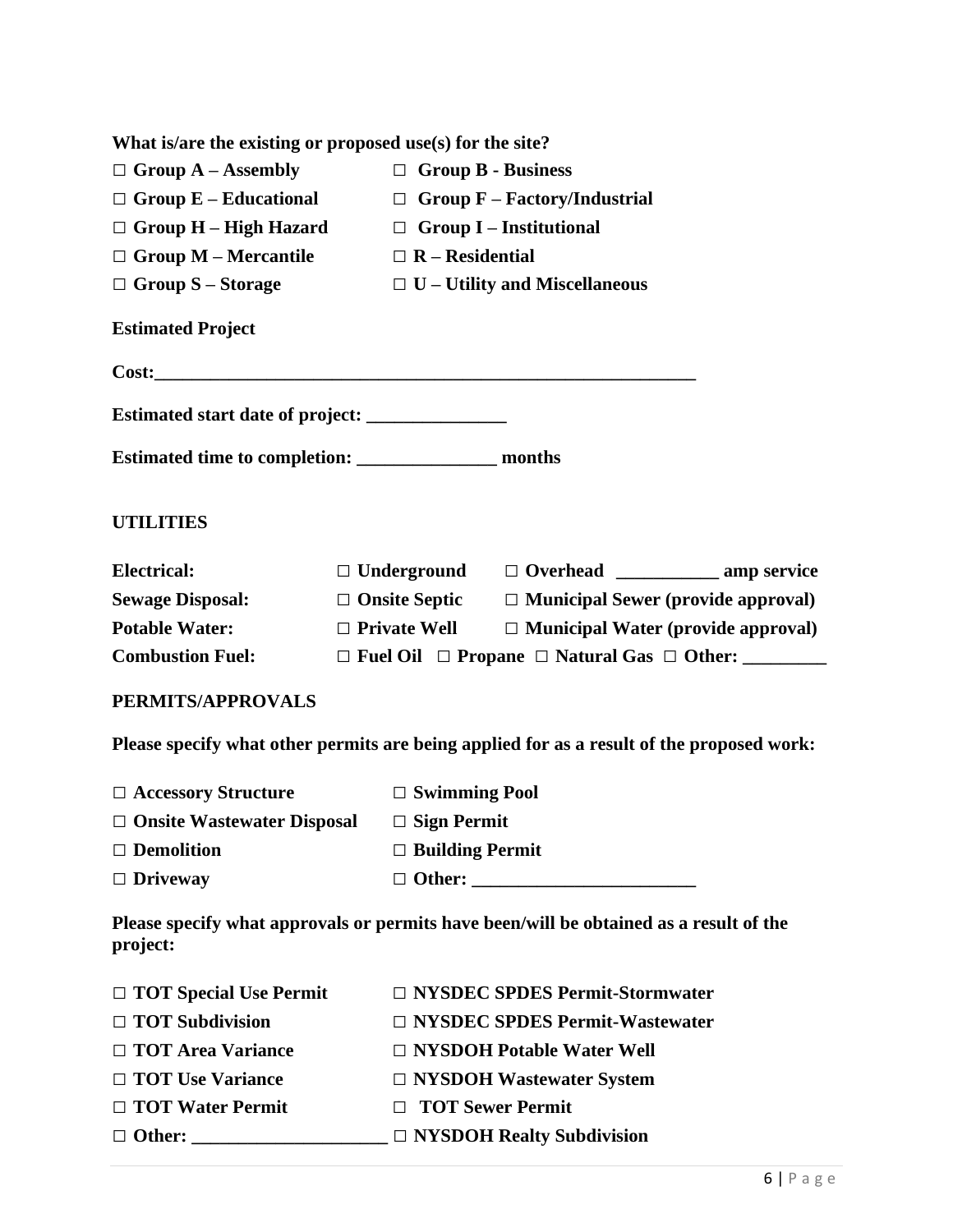| $\Box$ Other: | $\Box$ Other: |
|---------------|---------------|
|               |               |

#### **SITE PLAN REQUIREMENTS**

**Will the proposed project include or alter or change site conditions related to the following (check all that apply)?**

**\_\_\_\_\_\_\_\_\_\_\_\_\_\_\_\_\_\_\_\_\_\_\_\_\_\_\_\_\_\_\_\_\_\_\_\_\_\_\_\_\_\_\_\_\_\_\_\_\_\_\_\_\_\_\_\_\_\_\_\_\_\_\_\_\_\_\_\_\_\_\_\_\_\_\_\_\_\_ \_\_\_\_\_\_\_\_\_\_\_\_\_\_\_\_\_\_\_\_\_\_\_\_\_\_\_\_\_\_\_\_\_\_\_\_\_\_\_\_\_\_\_\_\_\_\_\_\_\_\_\_\_\_\_\_\_\_\_\_\_\_\_\_\_\_\_\_\_\_\_\_\_\_\_\_\_\_ \_\_\_\_\_\_\_\_\_\_\_\_\_\_\_\_\_\_\_\_\_\_\_\_\_\_\_\_\_\_\_\_\_\_\_\_\_\_\_\_\_\_\_\_\_\_\_\_\_\_\_\_\_\_\_\_\_\_\_\_\_\_\_\_\_\_\_\_\_\_\_\_\_\_\_\_\_\_ \_\_\_\_\_\_\_\_\_\_\_\_\_\_\_\_\_\_\_\_\_\_\_\_\_\_\_\_\_\_\_\_\_\_\_\_\_\_\_\_\_\_\_\_\_\_\_\_\_\_\_\_\_\_\_\_\_\_\_\_\_\_\_\_\_\_\_\_\_\_\_\_\_\_\_\_\_\_ \_\_\_\_\_\_\_\_\_\_\_\_\_\_\_\_\_\_\_\_\_\_\_\_\_\_\_\_\_\_\_\_\_\_\_\_\_\_\_\_\_\_\_\_\_\_\_\_\_\_\_\_\_\_\_\_\_\_\_\_\_\_\_\_\_\_\_\_\_\_\_\_\_\_\_\_\_\_ \_\_\_\_\_\_\_\_\_\_\_\_\_\_\_\_\_\_\_\_\_\_\_\_\_\_\_\_\_\_\_\_\_\_\_\_\_\_\_\_\_\_\_\_\_\_\_\_\_\_\_\_\_\_\_\_\_\_\_\_\_\_\_\_\_\_\_\_\_\_\_\_\_\_\_\_\_\_**

**\_\_\_\_\_\_\_\_\_\_\_\_\_\_\_\_\_\_\_\_\_\_\_\_\_\_\_\_\_\_\_\_\_\_\_\_\_\_\_\_\_\_\_\_\_\_\_\_\_\_\_\_\_\_\_\_\_\_\_\_\_\_\_\_\_\_\_\_\_\_\_\_\_\_\_\_\_\_ \_\_\_\_\_\_\_\_\_\_\_\_\_\_\_\_\_\_\_\_\_\_\_\_\_\_\_\_\_\_\_\_\_\_\_\_\_\_\_\_\_\_\_\_\_\_\_\_\_\_\_\_\_\_\_\_\_\_\_\_\_\_\_\_\_\_\_\_\_\_\_\_\_\_\_\_\_\_ \_\_\_\_\_\_\_\_\_\_\_\_\_\_\_\_\_\_\_\_\_\_\_\_\_\_\_\_\_\_\_\_\_\_\_\_\_\_\_\_\_\_\_\_\_\_\_\_\_\_\_\_\_\_\_\_\_\_\_\_\_\_\_\_\_\_\_\_\_\_\_\_\_\_\_\_\_\_ \_\_\_\_\_\_\_\_\_\_\_\_\_\_\_\_\_\_\_\_\_\_\_\_\_\_\_\_\_\_\_\_\_\_\_\_\_\_\_\_\_\_\_\_\_\_\_\_\_\_\_\_\_\_\_\_\_\_\_\_\_\_\_\_\_\_\_\_\_\_\_\_\_\_\_\_\_\_**

| $\Box$ Traffic           | $\Box$ Lighting                                      |
|--------------------------|------------------------------------------------------|
| $\Box$ Runoff/Drainage   | <b>Noise</b>                                         |
| $\Box$ Grading           | $\Box$ Utilities (electric, gas, water, sewage, etc) |
| $\Box$ Impervious        | $\Box$ Site Access                                   |
| $\Box$ Building Coverage | $\Box$ Parking                                       |
| $\Box$ Signage           | $\Box$ Landscaping                                   |
| $\Box$ Roads/R.O.W.      | <b>Easements</b>                                     |
|                          |                                                      |

**□ Screening/Buffers/Fences□ Pedestrian Accommodations/Sidewalks**

#### **Additional Comments:**

**Character/Uses of surrounding or adjacent lands:**

**Does your project include design elements that allow the facility to be operated or to exist in its location such that the neighborhood, public health, safety, welfare, and convenience of the Town citizens will be protected? □ Yes □ No Please explain:**

**\_\_\_\_\_\_\_\_\_\_\_\_\_\_\_\_\_\_\_\_\_\_\_\_\_\_\_\_\_\_\_\_\_\_\_\_\_\_\_\_\_\_\_\_\_\_\_\_\_\_\_\_\_\_\_\_\_\_\_\_\_\_\_\_\_\_\_\_\_\_\_\_\_\_\_\_\_\_ \_\_\_\_\_\_\_\_\_\_\_\_\_\_\_\_\_\_\_\_\_\_\_\_\_\_\_\_\_\_\_\_\_\_\_\_\_\_\_\_\_\_\_\_\_\_\_\_\_\_\_\_\_\_\_\_\_\_\_\_\_\_\_\_\_\_\_\_\_\_\_\_\_\_\_\_\_\_ \_\_\_\_\_\_\_\_\_\_\_\_\_\_\_\_\_\_\_\_\_\_\_\_\_\_\_\_\_\_\_\_\_\_\_\_\_\_\_\_\_\_\_\_\_\_\_\_\_\_\_\_\_\_\_\_\_\_\_\_\_\_\_\_\_\_\_\_\_\_\_\_\_\_\_\_\_\_ \_\_\_\_\_\_\_\_\_\_\_\_\_\_\_\_\_\_\_\_\_\_\_\_\_\_\_\_\_\_\_\_\_\_\_\_\_\_\_\_\_\_\_\_\_\_\_\_\_\_\_\_\_\_\_\_\_\_\_\_\_\_\_\_\_\_\_\_\_\_\_\_\_\_\_\_\_\_**

**\_\_\_\_\_\_\_\_\_\_\_\_\_\_\_\_\_\_\_\_\_\_\_\_\_\_\_\_\_\_\_\_\_\_\_\_\_\_\_\_\_\_\_\_\_\_\_\_\_\_\_\_\_\_\_\_\_\_\_\_\_\_\_\_\_\_\_\_\_\_\_\_\_\_\_\_\_\_**

**\_\_\_\_\_\_\_\_\_\_\_\_\_\_\_\_\_\_\_\_\_\_\_\_\_\_\_\_\_\_\_\_\_\_\_\_\_\_\_\_\_\_\_\_\_\_\_\_\_\_\_\_\_\_\_\_\_\_\_\_\_\_\_\_\_\_\_\_\_\_\_\_\_\_\_\_\_\_ \_\_\_\_\_\_\_\_\_\_\_\_\_\_\_\_\_\_\_\_\_\_\_\_\_\_\_\_\_\_\_\_\_\_\_\_\_\_\_\_\_\_\_\_\_\_\_\_\_\_\_\_\_\_\_\_\_\_\_\_\_\_\_\_\_\_\_\_\_\_\_\_\_\_\_\_\_\_ \_\_\_\_\_\_\_\_\_\_\_\_\_\_\_\_\_\_\_\_\_\_\_\_\_\_\_\_\_\_\_\_\_\_\_\_\_\_\_\_\_\_\_\_\_\_\_\_\_\_\_\_\_\_\_\_\_\_\_\_\_\_\_\_\_\_\_\_\_\_\_\_\_\_\_\_\_\_ \_\_\_\_\_\_\_\_\_\_\_\_\_\_\_\_\_\_\_\_\_\_\_\_\_\_\_\_\_\_\_\_\_\_\_\_\_\_\_\_\_\_\_\_\_\_\_\_\_\_\_\_\_\_\_\_\_\_\_\_\_\_\_\_\_\_\_\_\_\_\_\_\_\_\_\_\_\_**

**Will the project cause any substantial injury to the value of other property in the neighborhood where it is to be located (attached additional information as necessary)?**

**□ Yes □ No Please explain:**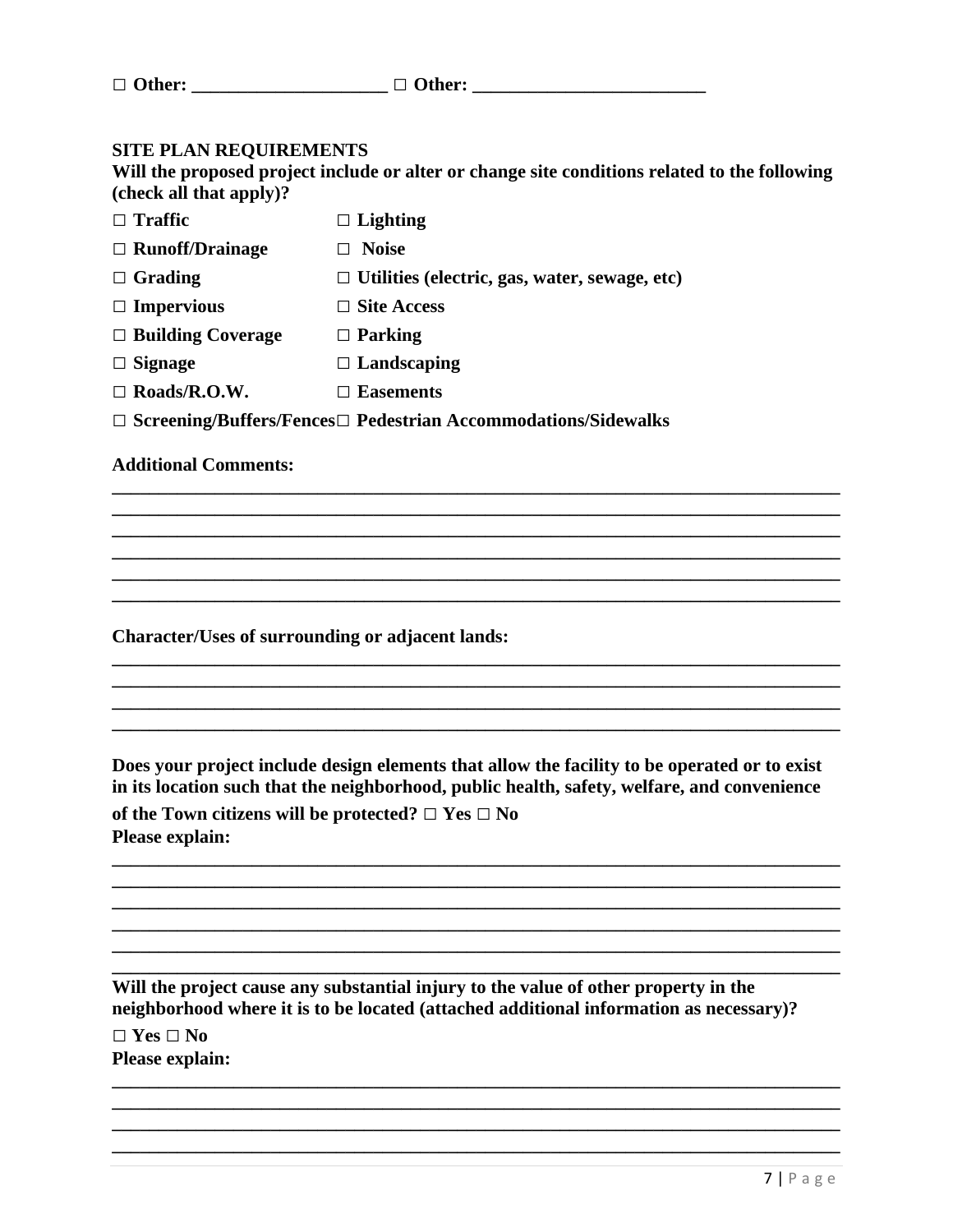Will the proposed special use be compatible with adjoining development and the proposed character of the zoning district in which it is located?  $\Box$  Yes  $\Box$  No **Please explain:** 

Does the project as designed include provisions for landscaping and screening or buffers to mitigate any impact on adjacent properties or the general public?  $\Box$  Yes  $\Box$  No Please explain:

Has adequate off-street parking and loading been provided along with proper ingress and egress from the site such that it will result in minimal interference with traffic on abutting streets or roads ?  $\Box$  Yes  $\Box$  No **Please explain:** 

Will the proposed special use permit result in a use which will or could cause an excessive or burdensome use of existing streets, transportation facilities, utilities, or other services?  $\Box$  Yes  $\Box$  No

Is the proposed special use permit in conformance with the general policy and intent of the Town's Master Plan and/or Comprehensive Plan (if enacted)?  $\Box$  Yes  $\Box$  No

Are there other existing or changing conditions affecting the use and development of the property which give supporting grounds for either approval or disapproval of the proposed special use permit?  $\Box$  Yes  $\Box$  No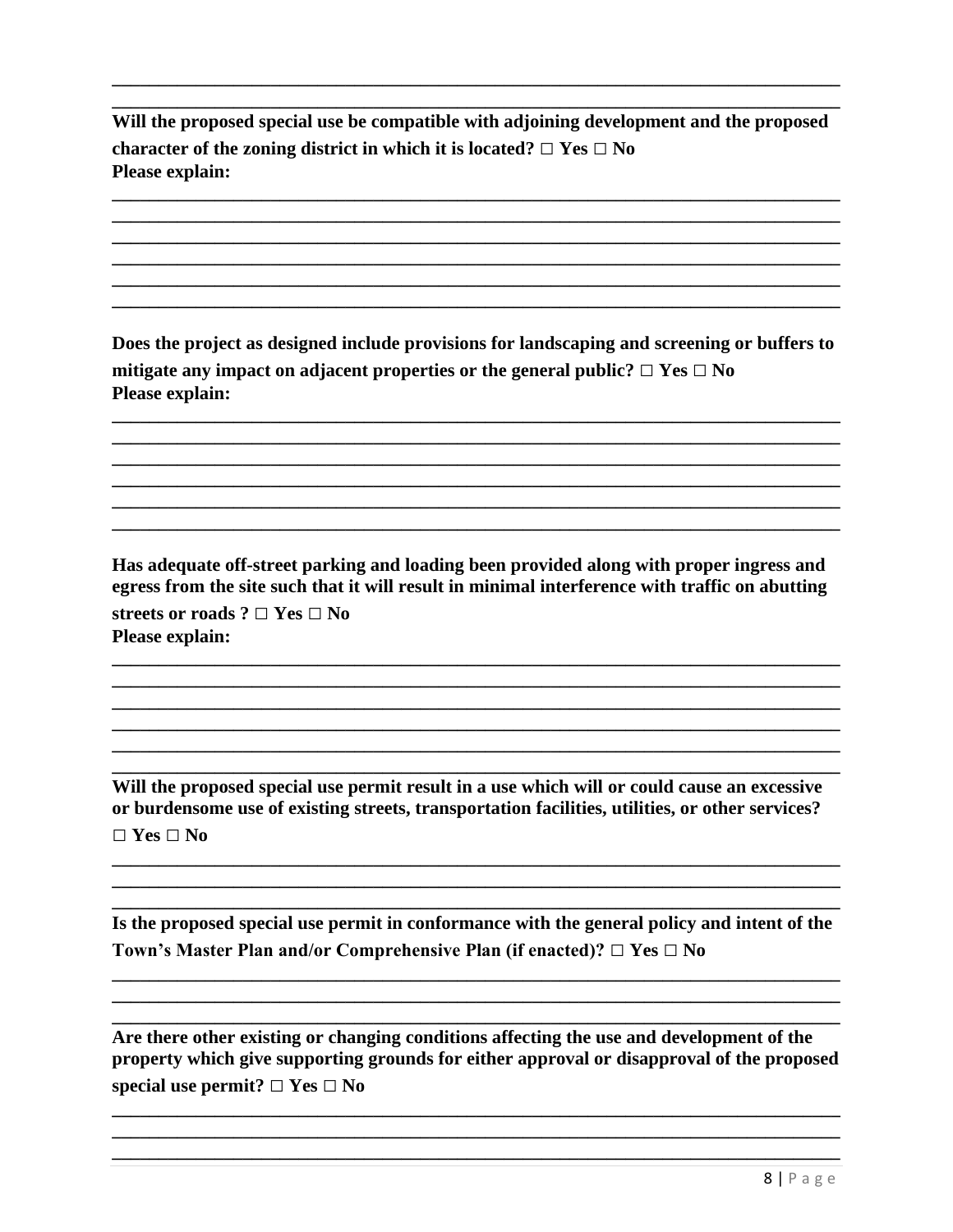## **Additional Comments:**